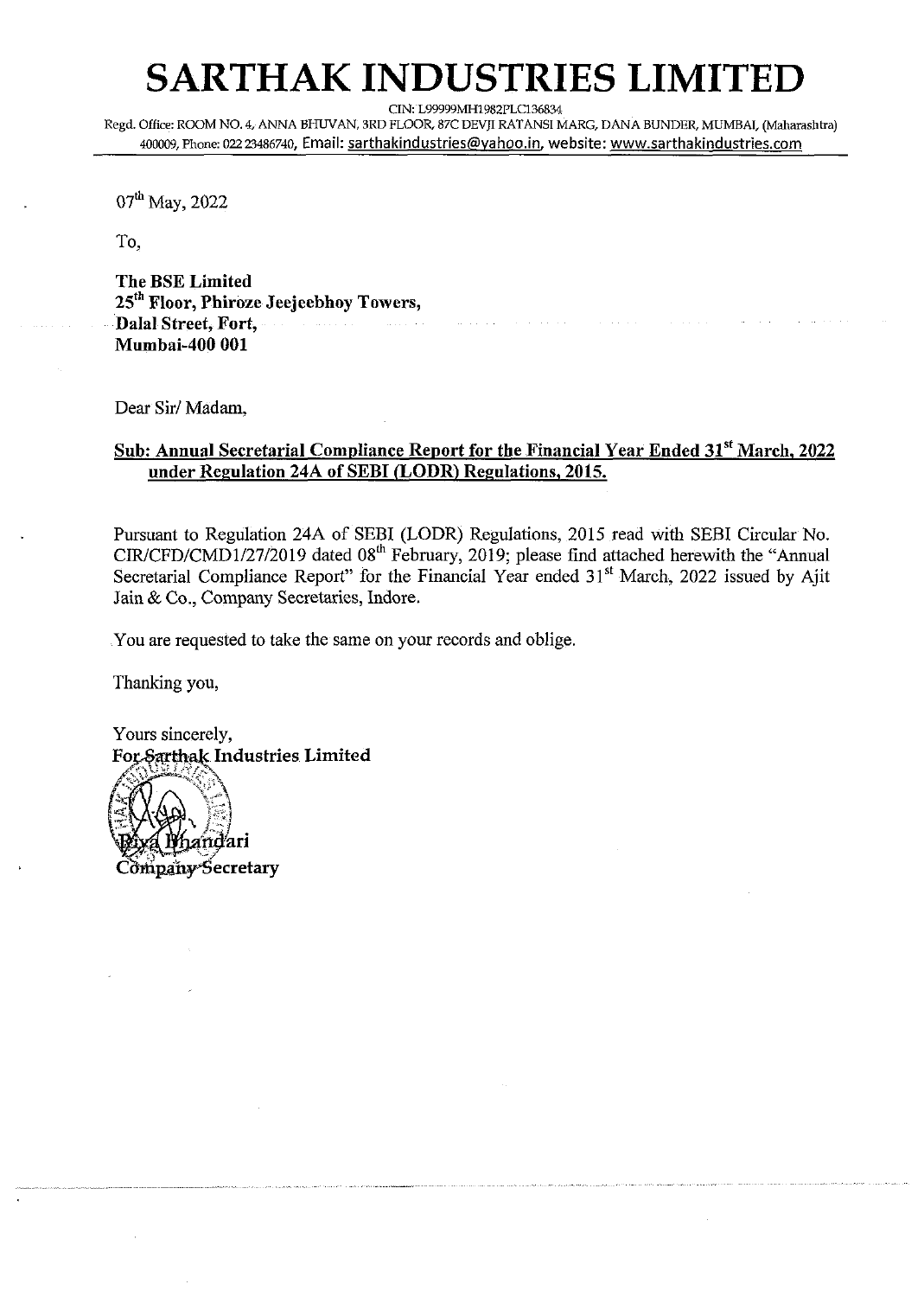

# **AJIT JAIN 88 AJIT JAIN** & **CO.**

M.Com, L.L.B. (Hons.), FCS **COMPANY SECRETARIES**  Mobile : 94250-53710, E-mail : ajitjain84@gmail.com

: 'PREM VILLA' 84, Kailash Park Colony,<br>Near Geeta Bhawan, INDORE - 452 001

## **SECRETARIAL COMPLIANCE REPORT OF SARTHAK INDUSTRIES LIMITED for the year ended 31.03.2022**

## We **AJIT JAIN** & **CO., PRACTICING COMPANY SECRETARY** have examined:

- (a) all the documents and records made available to us and explanation provided by **SARTHAK INDUSTRIES LIMITED (CIN: L99999MH1982PLC136834)**  ("the listed entity"),
- (b) the filings/ submissions made by the listed entity to the stock exchanges,
- (c) website of the listed entity,
- (d) any other document/ filing, as may be relevant, which has been relied upon to make this certification,

for the year ended  $31<sup>ST</sup>$  MARCH, 2022 ("Review Period") in respect of compliance with the provisions of:

- (a) the Securities and Exchange Board of India Act, 1992 ("SEBI Act") and the Regulations, circulars, guidelines issued thereunder; and
- (b) the Securities Contracts (Regulation) Act, 1956 ("SCRA"), rules made thereunder and the Regulations, circulars, guidelines issued thereunder by the Securities and Exchange Board of India ("SEBI");

The specific Regulations, whose provisions and the circulars/ guidelines issued thereunder, have been examined, include:-

- (a) Securities and Exchange Board of India (Listing Obligations and Disclosure Requirements) Regulations, 2015;
- (b) Securities and Exchange Board of India (Issue of Capital and Disclosure Requirements) Regulations, 2018;
- (c) Securities and Exchange Board of India (Substantial Acquisition of Shares and Takeovers) Regulations, 201 1;
- (d) Securities and Exchange Board of India (Buyback of Securities) Regulations, 2018; (NOT APPLICABLE DURING REVIEW PERIOD)
- (e) Securities and Exchange Board of India (Share Based Employee Benefits) Regulations, 2014; (NOT APPLICABLE DURING REVIEW PERIOD)
- *(0* Securities and Exchange Board of India (Issue and Listing of Debt Securities) Regulations, 2008; (NOT APPLICABLE DURING REVIEW PERIOD)
- (g) Securities and Exchange Board of India (Issue and Listing of Non-Convertible and Redeemable Preference Shares) Regulations,2013; (NOT APPLICABLE DURING REVIEW PERIOD)
- (h) Securities and Exchange Board of India (Prohibition of Insider Trading) Regulations, 2015;
- (i) The Securities and Exchange Board of India (Registrar to an Issue and Share Transfer Agents) Regulations, 1993 as applicable and circulars/ guidelines